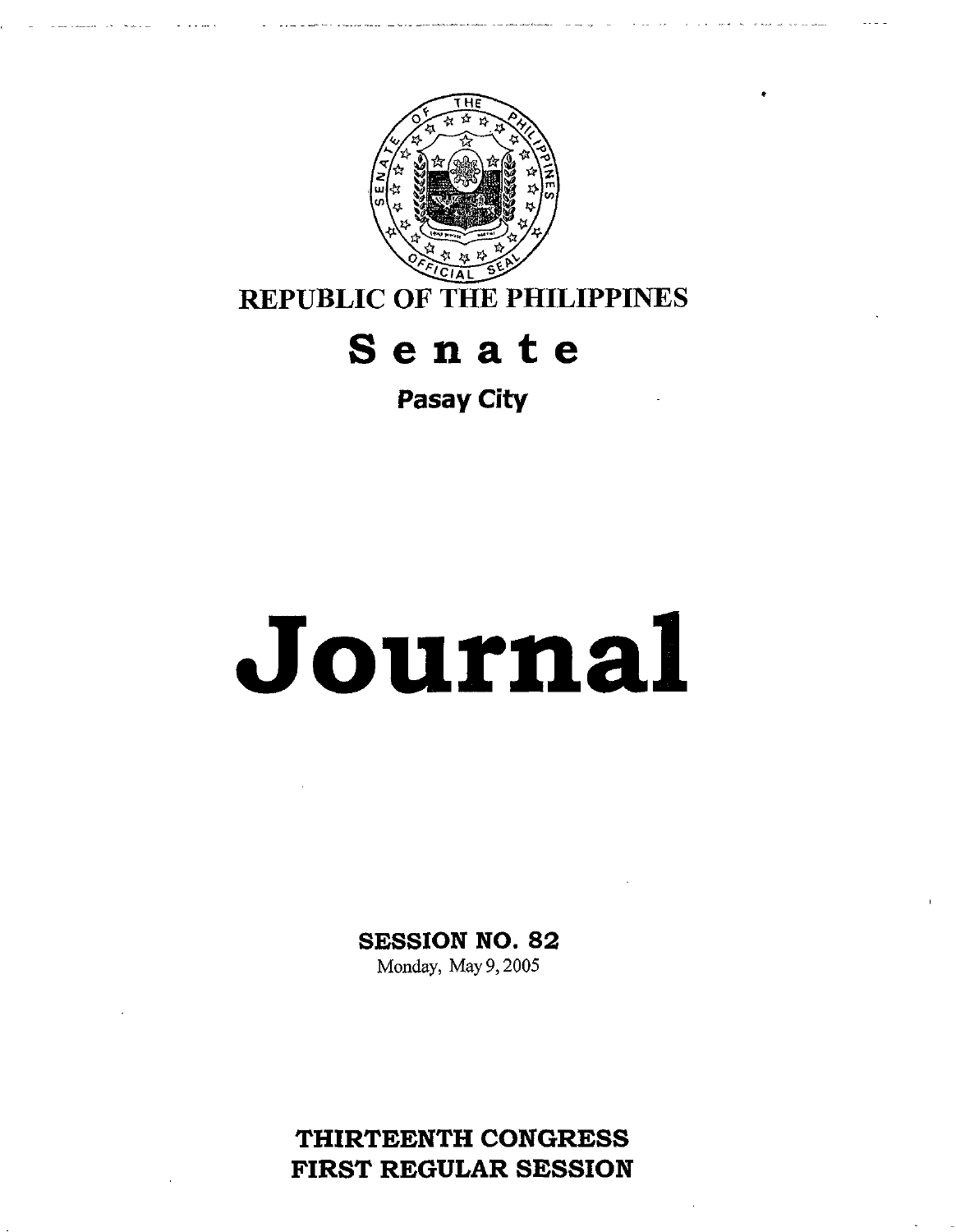**SESSION NO. 82**  Monday, May9, 2005

#### **CALL TO ORDER**

At 3:48 p.m., the Senate President, Hon. Franklin **M.** Drilon, called the session to order.

#### **PRAYER**

Sen. Richard J. Gordon led the prayer, to wit:

Dear Lord,

This assembly in times past has often asked for peace, for unity, for development, for justice, and for many other things.

Lord, today, we simply **ask** for Your love and that we all be worthy of that love.

Amen.

#### **NATIONAL ANTHEM**

The Department of Energy Chorale led the singing of the national anthem and, thereafter, rendered the song entitled *Hanggang Langit,* 

#### **ROLL CALL**

Upon direction of the Chair, the Secretary of the Senate, Oscar G. Yabes, called the roll, to which the following senators responded:

| Angara, E. J.              | Lacson, P. M.        |
|----------------------------|----------------------|
| Arroyo, J. P.              | Lapid, M. L. M       |
| Biazon R. G.               | Lim, A. S.           |
| Cayetano, C. P. S.         | Madrigal, M. A.      |
| Drilon, F. M.              | Magsaysay Jr., R. B. |
| Ejercito Estrada, J.       | Osmeña III, S. R.    |
| Ejercito Estrada, L. L. P. | Pimentel Jr., A. Q.  |
| Enrile, J. P.              | Recto, R. G.         |
| Flavier, J. M.             | Revilla Jr., R. B.   |
| Gordon, R. J.              | Roxas, M.            |

With 20 senators present, the Chair declared the presence of a quorum.

Senators Pangilinan and Villar were on official mission, the former abroad.

Senator Defensor Santiago was absent on account of illness.

#### **APPROVAL OF THE JOURNAL OF SESSION NO. 81**

 $\bullet$ 

Upon motion of Senator Cayetano, there being no objection, the Body dispensed with the reading of the Journal of Session No. 81 and considered it approved.

#### **REFERENCE OF BUSINESS**

The Secretary of the Senate read the following matters and the Chair made the corresponding referrals:

#### **BILLS ON FIRST READING**

Senate Bill No. 1993, entitled

AN ACT PROVIDING FOR THE TRANSFER OF SCIENCE AND **TECHNOLOGY AND THE PRACTICE** OF PROFESSION IN THE PHILIP-PINES BY OVERSEAS FILIPINO PROFESSIONALS

Introduced by Senator Magsaysay Jr.

#### **To the Committees on Science and Technology; Justice and Human Rights; and Ways and Means**

Senate Bill No. 1994, entitled

AN ACT TO STRENGTHEN THE SOCIAL SECURITY SYSTEM THEREBY AMENDING FOR THIS PURPOSE, REPUBLIC ACT NO. 1161, AS AMENDED, OTHERWISE KNOWN AS THE SOCIAL SECURITY LAW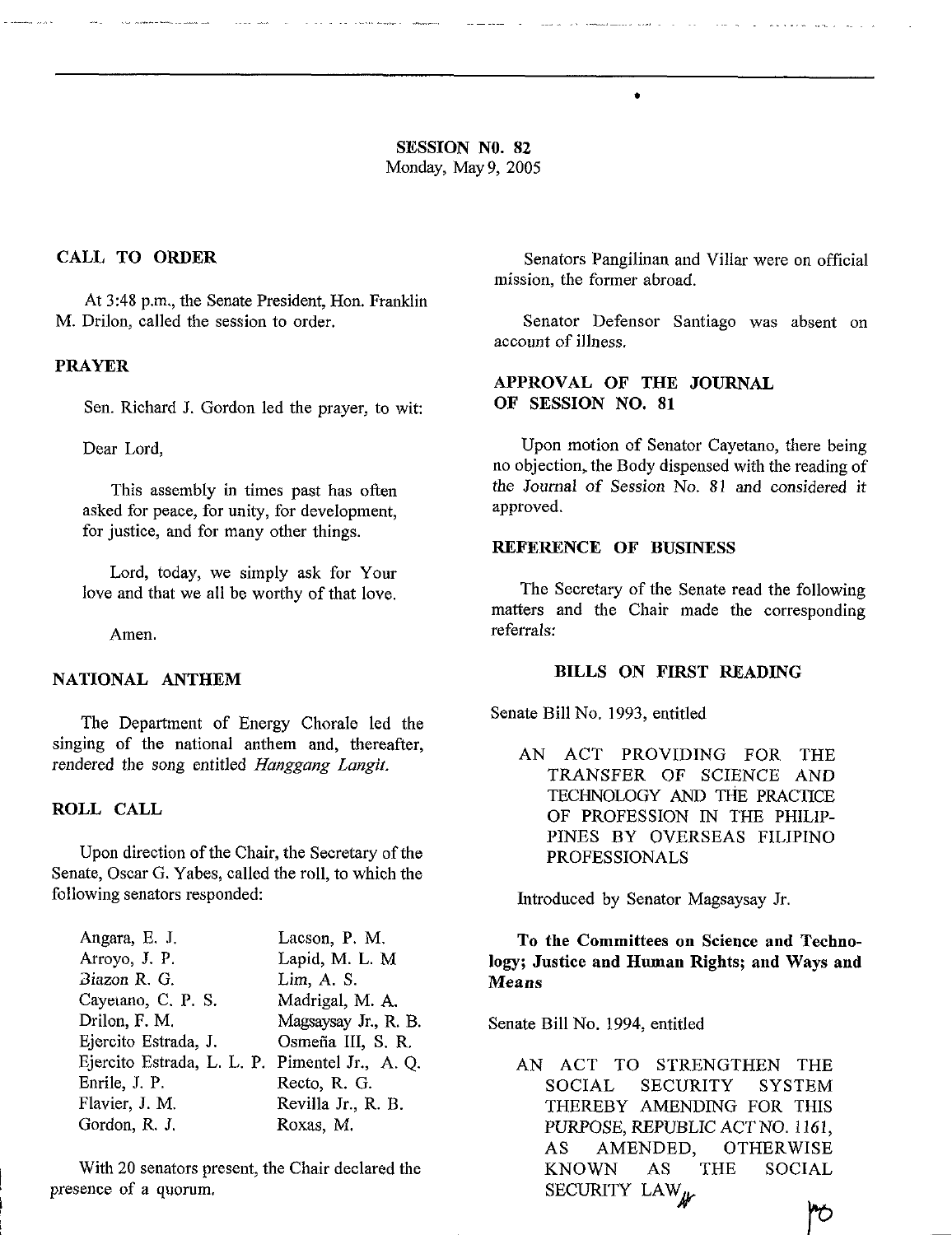Introduced by Senator Mar Roxas

To the Committees **on** Labor, Employment and Human Resources Development; and Constitutional Amendments, Revision **of** Codes and **Laws** 

Senate Bill No. 1995, entitled

AN ACT TO ESTABLISH THE MONITORING AND SUPERVISORY FRAMEWORK FOR THE LIQUEFIED PETROLEUM GAS (LPG) INDUSTRY, PROVIDE ADDITIONAL POWERS TO THE DEPARTMENT OF ENERGY, DEFINE AND PENALIZE CERTAIN ACTS

Introduced by Senator Mar Roxas

To the Committees **on** Trade and Commerce; and Energy

Senate Bill No. 1996, entitled

AN ACT TO ESTABLISH A SOCIALIZED AND LOW-COST HOUSING LOAN RESTRUCTURING PROGRAM, PROVIDING THE MECHANISMS THEREFOR, AND FOR OTHER PURPOSES

Introduced by Senator Biazon

To the Committee **on** Urban Planning, Housing and Resettlement

Senate Bill No. 1997, entitled

AN ACT TO PROMOTE ENTREPRE-NEURSHIP BY STRENGTHENING DEVELOPMENT AND ASSIST-ANCE PROGRAMS TO MICRO, SMALL AND MEDIUM SCALE ENTERPRISES, AMENDING FOR THE PURPOSE REPUBLIC ACT NO. 6697, AS AMENDED, OTHER-WISE KNOWN AS THE "MAGNA CARTA FOR SMALL ENTER-PRISES" AND FOR OTHER PURPOSES

Introduced by Senators Mar Roxas, Gordon, Manuel "Lito" Lapid and Ramon "Bong" Revilla Jr.

To the Committees **on** Economic Affairs; **Banks,** Financial Institutions and Currencies; and Finance

Senate Bill No. 1998, entitled

AN ACT PROVIDING FOR A COMPRE-HENSIVE HAZARDOUS AND RADIOACTIVE WASTES MANAGE-MENT, PROVIDING PENALTIES FOR VIOLATIONS THEREOF, AND FOR OTHER PURPOSES

To the Committees **on** Environment and Natural Resources; Health and Demography; and Ways and Means

#### **COAUTHOR**

Senator Roxas manifested that Senator Cayetano is coauthor of Senate Bill No. 1997.

#### **MANIFESTATION OF SENATOR MADRIGAL**

Senator Madrigal manifested that together with Senators Lim, Pimentel and Lacson, she filed a resolution honoring the life and legacy of Luis Taruc who passed away last Wednesday and was buried last Sunday.

#### SUSPENSION **OF** SESSION

With the permission of the Body, the Chair suspended the session.

*It was 3.48 p.m.* 

#### RESUMPTION OF SESSION

At 3:55 p.m., the session was resumed.

#### ADDITIONAL REFERENCE OF BUSINESS

The Secretary of the Senate read the following matters and the Chair made the corresponding referrals: **P** 

i

I I

 $\int$ 

I i I 1 I i

i 1 I

i

Introduced by Senator Pia "Compafiera" **S.**  Cayetano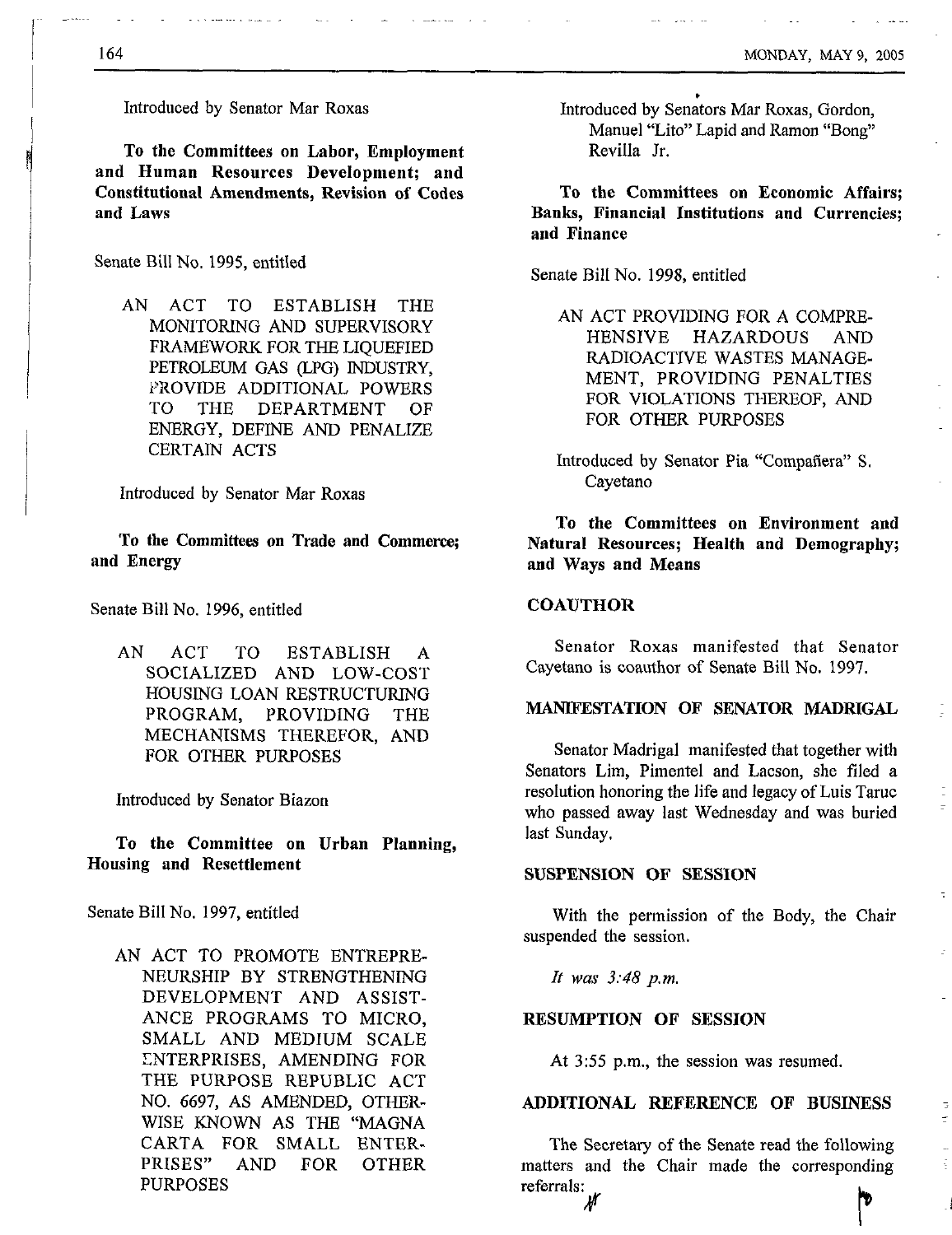#### RESOLUTIONS

Proposed Senate Resolution No. 253, entitled

RESOLUTION CALLING FOR THE CREATION OF A CULTURE OF DISASTER PREPAREDNESS **IN** THE PHILIPPINES THROUGH THE UTILIZATION OF SCIENTIFIC TOOLS AND THE DISSEMINATION OF DISASTER REACTION MANUALS

Introduced by Senators Gordon and Angara

#### **To** the Committee on National Defense and Security

Proposed Senate Resolution No. 254, entitled

RESOLUTION HONORING THE LIFE AND LEGACY OF LUIS TARUC

Introduced by Senators M.A. Madrigal and Pimentel Jr.

**fo** the Committee **on** Rules

#### PROPOSED SENATE RESOLUTION NO. **254**

Upon motion of Senator Cayetano, there being no objection, the Body considered Proposed Senate Resolution No. 254, entitled

RESOLUTION HONORING THE LIFE AND LEGACY OF LUIS TARUC.

Secretary Yabes read the text of the resolution, to wit:

WHEREAS, Luis Taruc, guerrilla veteran, and one of the leaders of the Hukbong Bayan Laban sa mga Hapon (HUKBALAHAP), the guerrilla movement against the Japanese imperial forces formed in March 1942, was born in Santa Monica, Tarlac, to poor peasants, on 21 Sune 1913;

WHEREAS, Luis Taruc studied at the University of Manila (now the Pamantasang Lungsod ng Maynila) for two years **(1932-34)**  and then became involved in the cause of the Philippines' landless peasants;

WHEREAS, Luis Taruc was strongly drawn to Marxism, he joined the Socialist Party of the Philippines in 1935 founded by Don Pedro Abad Santos known as the "Grand Old Man of San Fernando, Pampanga";

~' *1)* 

WHEREAS, **as** Don Pedro Abad Santos' disciple, Luis Taruc carried on the former's movement of peasant mobilization **for** land reform;

WHEREAS, Luis Taruc narrated his struggles as an ideologist in his world-renowned book, "Born of the People," which influenced another legendary hero of the freedom struggle, South African leader Nelson Mandela;

WHEREAS, Luis Taruc's espousal of armed struggle, and his conviction and incarceration by the state, afforded him the opportunity to reflect on relinquishing armed struggle, leading to his subsequent strong belief that Filipinos should not harm fellow Filipinos, but that instead, peace, harmony, social justice and dignity are best fostered by genuine, peaceful development and social reform;

WHEREAS, his commitment to a more just society for all Filipinos, in particular peasants and veterans, led him to lobbying for their interests;

WHEREAS, to the last days of his life, he demonstrated his dedication to reconciliation and social justice and never once compromised his principles for the sake of expediency and personal gain;

WHEREAS, Luis Tarnc's life provides a lesson to all Filipinos about the urgent and essential importance of social justice and its practical application.

NOW, THEREFORE, BE IT RESOLVED, as it is hereby resolved to:

- (1) Extend our deepest sympathy and condolences to the family of Luis Taruc; and,
- (2) Express our admiration for the historic contributions made by Luis Taruc over his long and distinguished career of freedomfighting and struggle to improve the welfare of the poor.

Thereupon, the Chair recognized Senator Madrigal for the sponsorship.

*Lr*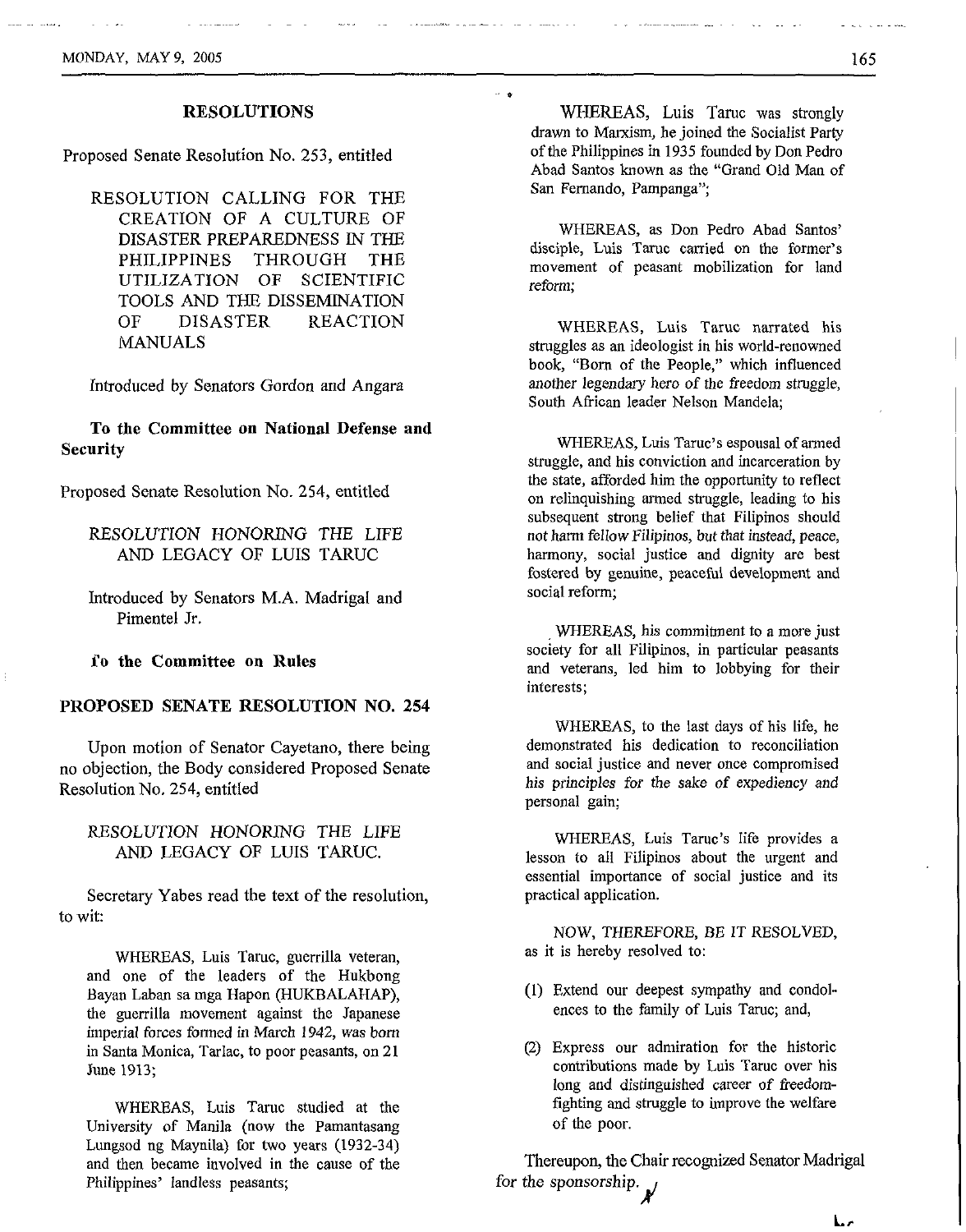#### **SPONSORSHIP SPEECH OF SENATOR MADRIGAL**

In sponsoring Proposed Senate Resolution No. 254, Senator Madrigal delivered the following speech:

Ka Luis Taruc, as he was fondly known, had a heart attack last Wednesday evening and died on Friday. **He** was buried last Sunday and I and our distinguished colleague, Sen. Alfred0 **S.** Lim, were there for the last rites,

To me, the death of Ka Luis Taruc is a loss for the country because he was a heroic man. Ka Luis Taruc, in the long years that he lived, never took a day off and died, so to speak, on the saddle. He was never incapacitated. Before his heart attack on Wednesday, he was still working until the weekend with the poor, planting trees and doing many things to alleviate suffering.

His death is also equally important because I believe that by honoring him in death, we will also be pushing the ideals and principles for which he lived.

Ka Luis Taruc was a disciple of Perico Abad Santos, my granduncle. He was also a disciple of Jose Abad Santos, my grandfather. Jose Abad Santos had to die in order to be a hero.

To me, Ka Luis was a living hero because he was **a** man who dedicated his life to the service of country. It saddened me though to read about a footnote in history that had been glossed over.

This is not a commentary nor judgment on the actuations of the Liberal Party of which our distinguished and beloved Senate President is a member. This is simply the musings and ponderings of a lonely person who was saddened by the death of someone she admired. It saddened me to learn that in the 1946 elections, Ka Luis Taruc was elected to the House of Representatives under the Democratic Alliance which was a loose grouping of progressive professionals who opposed collaborators and sought social

reforms. I now quote what was written in the papers:

"Despite much harassment during the electoral campaign. Taruc and all the Democratic Alliance candidates in Central Luzon won seats in Congress. President Manuel Roxas (Liberal Party), however, passed a resolution ousting three duly elected senators and nine congressmen including those of the Democratic Alliance on the spurious charge of electoral fraud."

The move reportedly ensured the passage in Congress of the Parity Amendment and other unequal treaties like the Bell Trade Act and the Military Bases Agreement that the United States were pushing.

Disappointed, the Huks openly declared their orientation, renamed their group *Hukbong Magpulaya sa Buyan* (People's Liberation Army) and launched an armed insurrection. Some historians consider this the forerunner of the present-day New People's Army, although, **I** wish to disagree on that because Ka Luis Taruc was more a socialist than a communist.

I ask: What if these people were allowed to take their seats being duly elected senators and congressmen? What if these people who early on already sought reforms for social justice, reforms for the poor, were allowed to sit? I wonder how such a poor man - and he died penniless, **<sup>I</sup>** know, because I had to pay for his funeral expenses - could have been charged with electoral fraud. This is beyond me.

These are just questions. These are a series of "what ifs." What could have happened if the victory of the Democratic Alliance was not overturned?

To me, it is a sad footnote in history because as we all know, victors always rewrite history. I would just like to bring this out because in the period of mourning for a great man whom I consider one of the great Philippine heroes, although he was not a martyr, this sad footnote of history is somewhat lost. What if these people were  $\mu$ 

w,

Ň,

ă,

166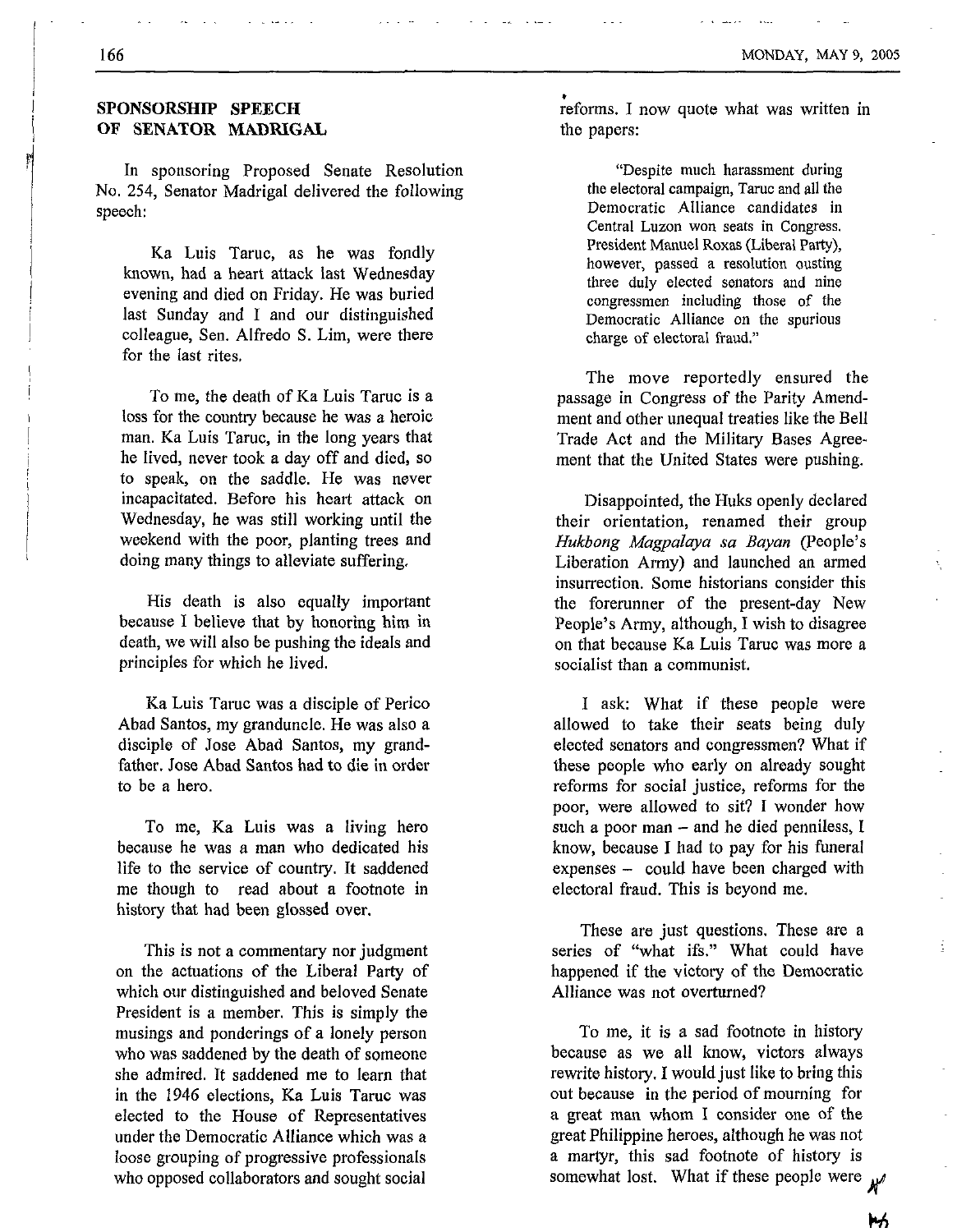allowed to exercise their rights and fight for the poor? What if these people were allowed to block the Parity Amendment, the Bell Trade Act? What if the bases were not allowed? Perhaps history would have been rewritten.

1 cannot judge if it would have been better or not. Although it was done through a democratic process  $-$  I even talked to the Minority Leader about it because I was not yet born at that time and history books are Minority Leader about it because I was not<br>yet born at that time and history books are<br>really not very clear about it — I wonder<br>have under the 1025 Constitution, just by how under the **1935** Constitution, just by sheer force of the majority of the Senate and the House, these people were expelled through charges of electoral fraud.

I believe very much that Ka Luis Taruc was a man who never sold his soul. He never compromised when principle was at stake, and he never surrendered principled decisions for political gain or personal  $exp<sub>ε</sub>$ -expc<sub>1</sub> iency. I say this because in this day and age where things are moving so fast, where our country is embroiled in certain moral, economic turmoil, the definition of heroism has somehow been lost. To me, these are people who died for their principles, people who stood up and stuck to their gumption when all else failed. I believe these are the unsung heroes and such is Ka Luis Taruc.

Another unsung hero in my book is Sergio Osmena, the grandfather of Senator Serge Osmefia. Don Sergio, as he was fondly called by those who knew him, was the Vice President of the Commonwealth government and subsequently assumed the presidency following the death of President Quezon.

**I** admire him because his heroism was unsung and touching  $-$  it is not what "normal people" do. When he ran for reelection, this man refused to use government funds on the ground that people already knew what he was doing; they have had two years of his administration. And he said it would be a waste to spend the people's money to campaign. To me, this is heroism, extraordinary deeds of normal men in extraordinary times. It is my opinion that this heroism of Don Sergio Osmefia is not found in the present day. He was a sitting president who, because of his principled stand, refused to use his power and might in his reelection bid and he subsequently lost.

I would like to thank the Senate for allowing a confused senator to ponder and muse. **In** this time of debates on VAT, **I** have meditated like a monk to see what I should do and how I should act. But it is the principles of people like Ka Luis Taruc and Don Sergio Osmefia that have kept me strong and, perhaps, that shall guide me in making the right decisions in this Chamber not only on present issues but also on other issues to come.

I think it is worth mentioning that for the first time in this Chamber, a lot of the progeny of past senators and presidents are together. We have our distinguished colleague, Senator Ramon B. Magsaysay, the son of President Magsaysay who, I think, accepted the surrender of Ka Luis Taruc. We have Senator Roxas, grandson of President Roxas. We have, of course, the grandson of President Osmefia, Senator Sergio Osmeña III, and the much-fatigued author and sponsor of the Senate VAT version, our colleague, Senator Ralph Recto, the grandson of the late great mind, Senator Claro M. Recto.

It is my wish that all of us will pray for those who have gone, big or small, who have somehow contributed to what our country is today. We pray that those spirits guide us to make the Senate a place where decisions are made not on expediency hut because it is for the real good of the people and because of principles. Not to say that my decision is better than the others or that one decision is better than the rest, but perhaps to say we have to reflect on the guiding precedents set by our founding fathers to help us make decisions for a country that is in turmoil, a country that has economic and labor problems, a country that has a devastated environment, so that the spirits of these great men may guide us.  $\psi$ 

٣Ь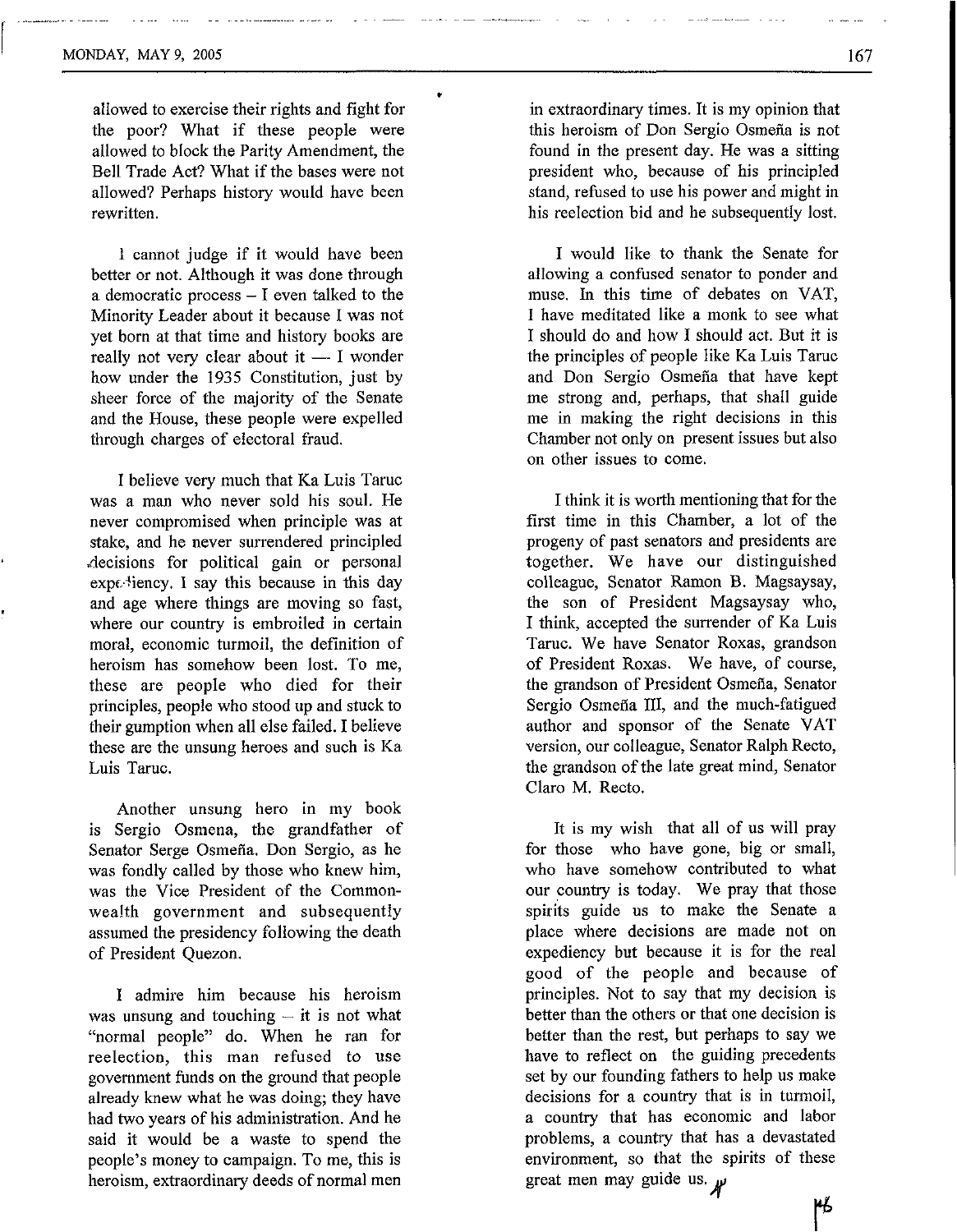~~ ~ . , . ~..~.. ~ ~~. ,

#### **COSPONSORSHIP SPEECH OF SENATOR LIM**

In cosponsoring Proposed Senate Resolution No. 254, Senator Lim delivered the following speech:

Sa kapahintulutan ng ating iginagalang na Senadora Madrigal, nais ko pong basahin ang isang tula na ginawa ni Ka Luis Taruc na binasa kahapon sa misa ng kanyang apo:

#### INANG BAYAN **PILIF'INAS**

Mutyang Inang Bayan Sa aking pagpanaw, huwag mo akong iyakau, Ang kamatayan ko ay pahinga lamang, Kapiling mo ako maski na kailan Sa pinak, sa bundok at sa kapatagan Sa kapayapaan kahit sa digmaan.

Yaman, katanyagan, hindi ko binangad Marami sa atin yan ang hinahanap Aral nina Rizal, Bonifacio, Abad Santos Ang bilin ni Kristo, sarili'y limutin ang aking tinupad; sinunod ko nang tapat.

Pag-ibig sa Diyos Pag-ibig sa bayan Pag-ibig sa lahat Lalo na sa ating uring anak pawis Uring naghihirap.

Paalam, mahal kong inang bayang mutya Mamatay akong tapat sa adhika! Ang tanging lilisan katawan kong lupa, sa aking prinsipyong alam na ng madla.

Hindi ako nanlamig Hindi ako nanghina Ang tataglayin ko hanggang kay Bathala.

Nakalulungkot na isang bayani ng bayan na nagpakasakit, nagsakripisyo upang ipaglaban ang kanyang minamahal na bayan ay hindi sa Lihingan ng mga Bayani nahimlay. Sana PO mapag-isipan ito ng mga kinauuknlan na si Ginoong Luis Taruc, bagama't noong unang humawak ng sandata sa paghihimagsik laban sa mga kalaban nating Hapones ay napagbintangan na kumikiling siya sa komunismo. Nguni't hindi po siya komunista. Sosyalista po na siyang itinatag naman ng butihing lolo ni Senadora Madrigal na si Don Perico Abad Santos na nakatatandang kapatid ng isang bayani rin ng bayan, si Justice Jose Abad Santos, na binaril ng mga Hapon sa Mindanao nang siya'y pinipilit na itakwil ang sariling bansa at sumama sa pamahalaan ng mga Hapones.

Ang sabi po ni Gat Andres Bonifacio, "Anong pag-ibig pa ang hihigit sa pagkadalisay at pagkadakila gaya ng pag-big sa tinubuang lupa. Wala na nga, wala na nga." Meron din pong sinabi si Gat Andres Bonifacio sa kanyang Dekalogo ng Katipunan: "Sa taong may hiya, ang bawa't salita ay panunumpa."

Mga magandang salawikain nguni't ang suliranin natin dit0 ay tila nakalimutan na ng ating mga kababayan - yoong mga ipinakitang kapuri-puri at kahanga-hangang halimbawa at gawain o mga wikain. Nabanggit ni Senadora Jamby Madrigal, ang iginagalang ng lahat, ang lolo ni Senador Sergio Osmefia, ang yumaong Pangulong Sergio Osmefia Sr. Idadagdag ko na rin ang yumaong Pangulong Ramon Magsaysay, na ang magiting na anak ay naririto. Pangulong Manuel L. Quezon, Pangulong Manuel Roxas, Senador Claro M. Recto, Senador Paredes, Senador Primicias, Senador Sumulong, Senador Diokno, Senador Laurel, dating Pangulong Laurel. Mga bayani ng bayan. Napakarami **PO** nila. Ang ipinagtataka ko ay knng bakit ni bahid man lamang sa kaisipan ng kasalukuyang mamamayan ay hindi sumasagi ang alaala ng mga ginintuang kaugalian ng mga bayani ng bayan.

Ang nangyayari po puro pansamantalang kapakanan. Interes pulitikal ang namamayani sa ating mahal na bayan. Siguro ay mag-umpisa tayo dit0 sa Senado. Tayo na ang maglnnsad ng mga gawaing makapagbabalik-gunita ng mga nagawa at ginintuang sinabi ng mga bayani ng ating bayan. Iwaglit na natin sa ating katauhan ang hindi magandang gawain katulad ng pagkukunwari, panlilinlang, panloloko at pang-aapi sa mahihirap na ipinaglahan hanggang sa huling sandali ng hininga ni Ka Luis Taruc. *k* 

⊮